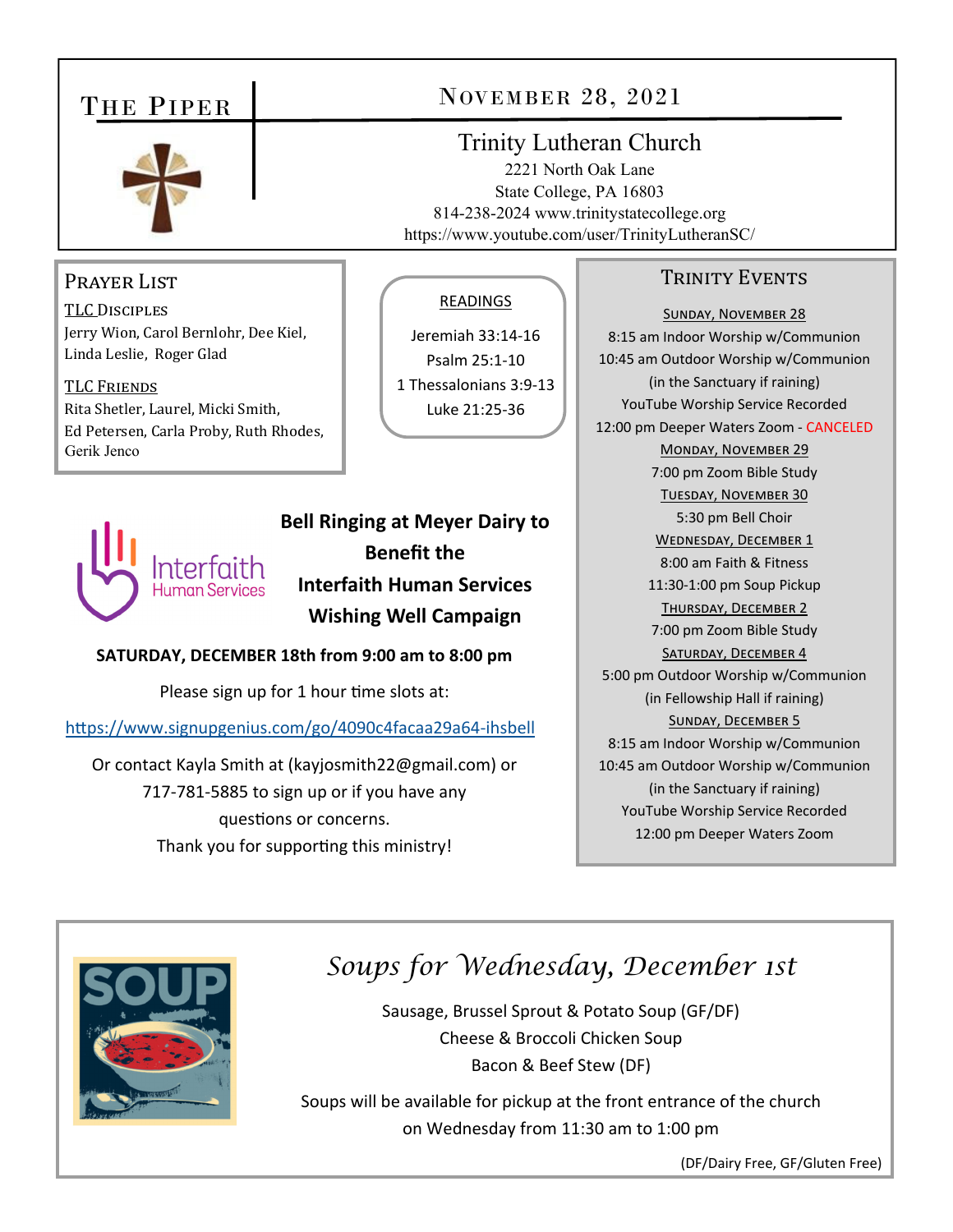

Between November 10th and December 12th, purchase toys and food items an place them in the boxes in the Narthex. Monetary donation, checks, and gift cards for the food pantries can also be given.

Monetary donations for Toys for Tots can be made either by using the QR code on the Toys for Tots collection box or with a check made payable to "Toys for Tots". These checks will then be sent to the Marine Toys for Tots Foundation and held in a sub-account for our use in Centre County.

For the food pantries, checks may be made out to "Trinity Lutheran Church" with Food Pantries on the Memo line. Gift cards for Weis or Giant will be forwarded to the food pantries which gives them flexibility to purchase what is most in need.

Questions: Gene and Donna Weller are the contact people. Lemont.pa@toysfortots.org or dw0220@aol.com

## **Ten Thousand Villages Annual Rug Event on December 1‐5**

Ten Thousand Villages will hold its annual Fair Trade Rug Event December 1‐6. This year the event will take place at 1341 S Atherton Street (right next to our newly expanded store) and we'll be open from 11 am to 6 pm daily.

During the five-day event, several hundred hand-knotted, heirloom-quality wool rugs from Pakistan will be on display and for sale. All rugs are produced by fairly compensated adults. Ten Thousand Villages partners with Bunyaad Rugs, a nonprofit that works with 850 families in more than 100 villages in the Punjab and Khyber Pakhtunkhwa provinces in Pakistan, with the shared goal of fighting poverty and creating sustainable incomes for artisans in developing countries by marketing their goods in North America.

Stop in at any time during the event and talk to our rug experts and hear the history and stories behind Bunyaad Fair Trade rugs. Get a glimpse into the creative process and artful creation, from the dyeing of the wool to the finishing of the fringes. Hear insider tips and tricks for styling and caring for your rug.

To preview rugs visit https://bunyaad.com. For questions contact joelpsu82@outlook.com, or call the store at 814.954.5043.

Vicar Ted is inviƟng everyone to a weekly zoom for a study of **Luther's Small Catechism.**  For many of us, it has been years since we had catechism classes, and for many others they have never had a study of Luther's Catechism. This will be a great opportunity to study the basis of our Lutheran Faith.

We will meet every Thursday at 7pm in the month of December.

Questions ask Vicar Ted: wwilliams001@luthersem.edu